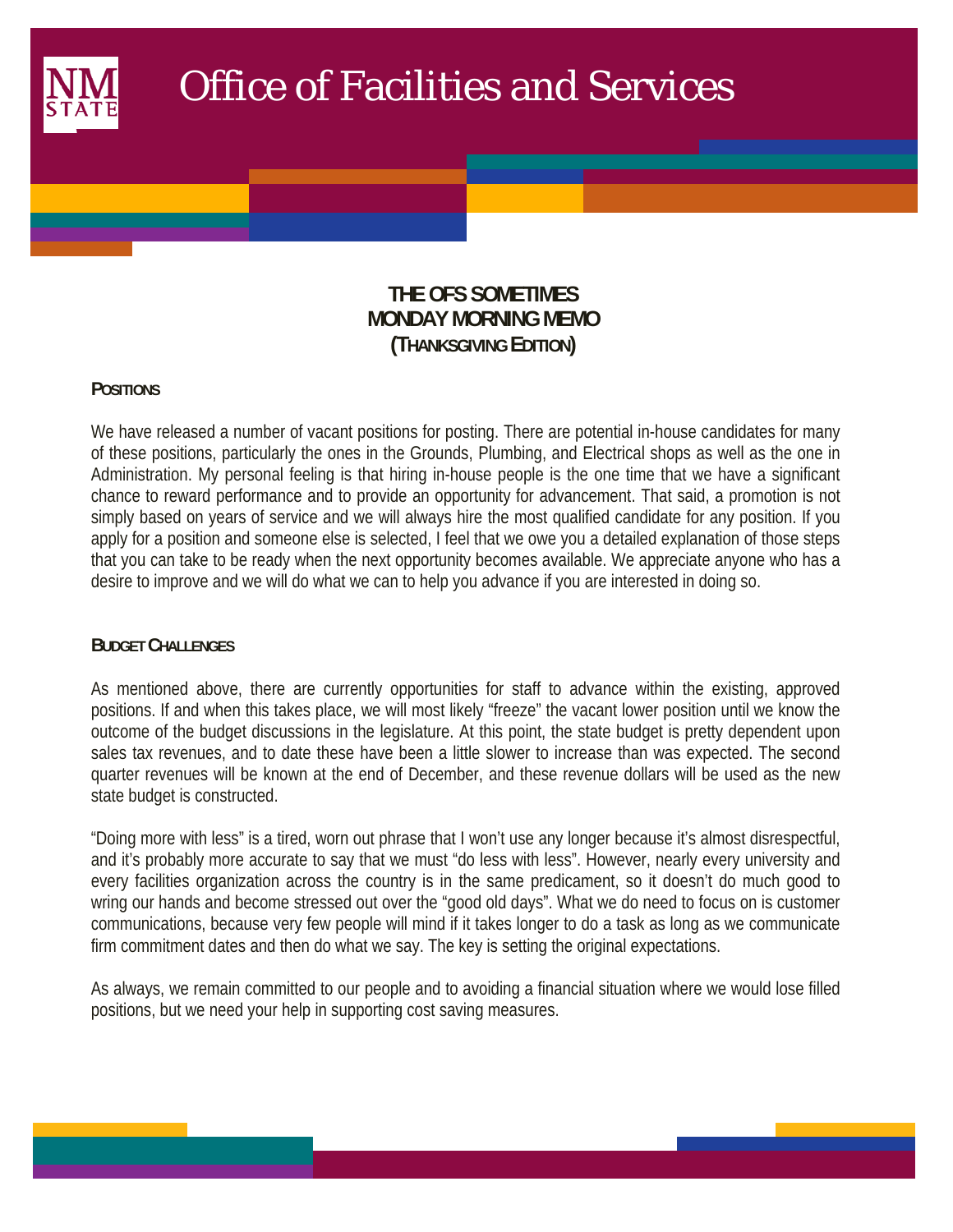#### **EFFICIENCY AND EFFECTIVENESS**

The university Efficiency and Effectiveness Committee and the Administration and Finance department have both proposed stringent guidelines for travel, training, and mobile device allowances. We believe that we saw this coming and were "ahead of the game", but we will keep you posted. We do request your participation as new procedures are developed, because we think it's better to have internal self-discipline from our own procedures than to be told what to do.

### **WORKFORCE MEETINGS**

We completed a series of workforce meetings, and several of you asked about me about attending shop and departmental meetings. I am always willing to answer any questions that people have, and if you would like for me to attend your shop or unit meeting to answer questions, just let me know and I will be glad to do so.

### **SENIOR VICE PRESIDENT FOR ADMINISTRATION AND FINANCE**

As you are probably already aware, Senior Vice President for Administration and Finance Jennifer Taylor is retiring on November 30<sup>th</sup>. Angela Throneberry, Associate Director of Finance and Administration, will serve as the interim until a replacement is selected. There will be a retirement reception from 4pm to 6pm for Jennifer Taylor on November 30<sup>th</sup> in the Fulton University Club, and the university community is invited to attend.

Many of you took pictures to be included in a scrapbook, and I have included some of those pictures in this newsletter. I'll share more of those from time to time.

#### **THANKSGIVING**

It is the holiday season and during this time of year many people like to take much-needed, additional annual leave (including me!). When you do take off, however, please make sure that someone is left behind to cover for you and that they are "up-to-speed" on the work that you have going on. We need to do this in order to be fair to our customers and to those who remain behind to keep the place running.

I will be going back to Texas to see my father for Thanksgiving, so I would like to wish each of you a safe and "Happy Thanksgiving". As tough as times can be sometimes, we all have a lot to be grateful for.



2010.06.10 PAGE | **2**